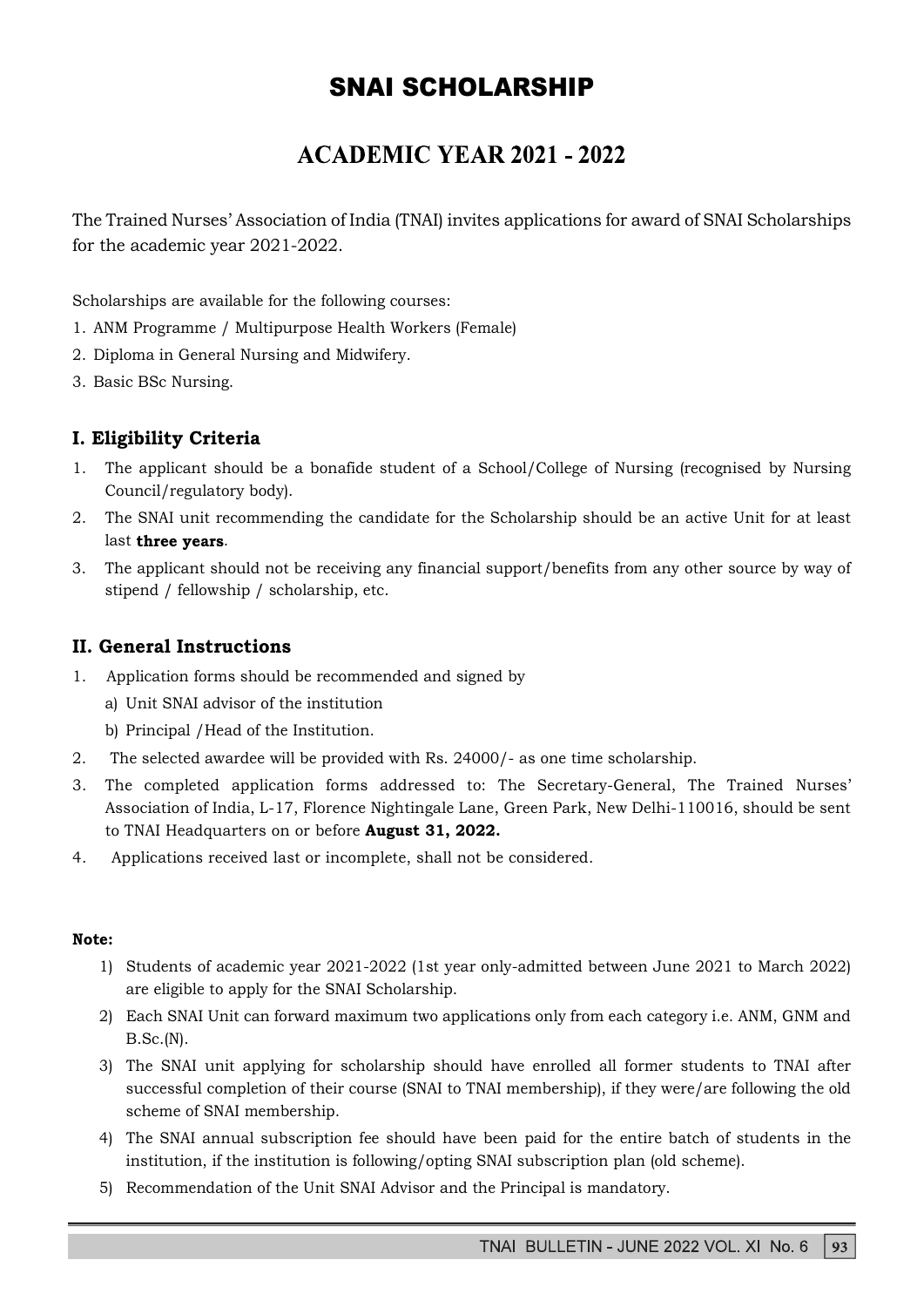#### THE TRAINED NURSES' ASSOCIATION OF INDIA

Headquarters: L-17, Florence Nightingale Lane, Green Park, New Delhi-110016

## APPLICATION FOR SNAI SCHOLARSHIP: 2021-2022 Academic Year

|                                                                                                                                                                                             | 1. Full Name: Miss/Mrs./Mr./Sr./ 2010 00:00 00:00 00:00 00:00 00:00 00:00 00:00 00:00 00:00 00:00 00:00 00:00 00:00 00:00 00:00 00:00 00:00 00:00 00:00 00:00 00:00 00:00 00:00 00:00 00:00 00:00 00:00 00:00 00:00 00:00 00:0<br>(in block letters)                                                                                                      |  |  |  |  |  |  |  |  |  |
|---------------------------------------------------------------------------------------------------------------------------------------------------------------------------------------------|-----------------------------------------------------------------------------------------------------------------------------------------------------------------------------------------------------------------------------------------------------------------------------------------------------------------------------------------------------------|--|--|--|--|--|--|--|--|--|
|                                                                                                                                                                                             |                                                                                                                                                                                                                                                                                                                                                           |  |  |  |  |  |  |  |  |  |
|                                                                                                                                                                                             |                                                                                                                                                                                                                                                                                                                                                           |  |  |  |  |  |  |  |  |  |
|                                                                                                                                                                                             |                                                                                                                                                                                                                                                                                                                                                           |  |  |  |  |  |  |  |  |  |
|                                                                                                                                                                                             |                                                                                                                                                                                                                                                                                                                                                           |  |  |  |  |  |  |  |  |  |
|                                                                                                                                                                                             |                                                                                                                                                                                                                                                                                                                                                           |  |  |  |  |  |  |  |  |  |
|                                                                                                                                                                                             | 7. Course details:                                                                                                                                                                                                                                                                                                                                        |  |  |  |  |  |  |  |  |  |
|                                                                                                                                                                                             | (a) Name of the Course: the contract of the Course of the Course of the Course of the Course of the Course of the Course of the Course of the Course of the Course of the Course of the Course of the Course of the Course of                                                                                                                             |  |  |  |  |  |  |  |  |  |
|                                                                                                                                                                                             | (b)                                                                                                                                                                                                                                                                                                                                                       |  |  |  |  |  |  |  |  |  |
|                                                                                                                                                                                             | Commencement of course:(MM/YY)______________Completion of course: (MM/YY)______________<br>(c)                                                                                                                                                                                                                                                            |  |  |  |  |  |  |  |  |  |
|                                                                                                                                                                                             | 8. State whether married/single/widow/widower:                                                                                                                                                                                                                                                                                                            |  |  |  |  |  |  |  |  |  |
|                                                                                                                                                                                             |                                                                                                                                                                                                                                                                                                                                                           |  |  |  |  |  |  |  |  |  |
|                                                                                                                                                                                             |                                                                                                                                                                                                                                                                                                                                                           |  |  |  |  |  |  |  |  |  |
|                                                                                                                                                                                             |                                                                                                                                                                                                                                                                                                                                                           |  |  |  |  |  |  |  |  |  |
|                                                                                                                                                                                             | 11. Arel you getting any financial help, stipend/scholarship from other sources? If Yes, name the source, amount;<br>give details: <u>with a series of the series of the series of the series of the series of the series of the series of the series of the series of the series of the series of the series of the series of the series of the seri</u> |  |  |  |  |  |  |  |  |  |
|                                                                                                                                                                                             |                                                                                                                                                                                                                                                                                                                                                           |  |  |  |  |  |  |  |  |  |
|                                                                                                                                                                                             | A. I hereby certify that the information given in this Application form is true to the best of my knowledge and belief.                                                                                                                                                                                                                                   |  |  |  |  |  |  |  |  |  |
| B. I also undertake to refund the whole amount of scholarship paid to me by the Trained Nurses' Association of India,<br>in case, I am offered any financial help from any other source(s). |                                                                                                                                                                                                                                                                                                                                                           |  |  |  |  |  |  |  |  |  |
|                                                                                                                                                                                             | Date:                                                                                                                                                                                                                                                                                                                                                     |  |  |  |  |  |  |  |  |  |
|                                                                                                                                                                                             | Signature of the Candidate                                                                                                                                                                                                                                                                                                                                |  |  |  |  |  |  |  |  |  |
| To be filled by the Principal/Head of the Institution<br>Details of SNA Unit:                                                                                                               |                                                                                                                                                                                                                                                                                                                                                           |  |  |  |  |  |  |  |  |  |
|                                                                                                                                                                                             | Year of establishment of SNAI Unit: New York Changes and Changes and Changes and Changes and Changes and Changes and Changes and Changes and Changes and Changes and Changes and Changes and Changes and Changes and Changes a<br>(a)                                                                                                                     |  |  |  |  |  |  |  |  |  |
|                                                                                                                                                                                             | SNAI Subscription fee paid regularly ? (Tick) Yes / No: If yes, mention the last 3 years payment details:<br>(b)<br>indicate year wise receipt number with date:                                                                                                                                                                                          |  |  |  |  |  |  |  |  |  |
|                                                                                                                                                                                             | No. of Students<br><b>Amount Paid</b><br>Plan<br>Receipt No./<br>Year                                                                                                                                                                                                                                                                                     |  |  |  |  |  |  |  |  |  |

| Year      | Plan |     | No. of Students | Amount Paid | Receipt No./     |  |  |
|-----------|------|-----|-----------------|-------------|------------------|--|--|
|           | Old  | New |                 |             | *Date of Payment |  |  |
| 2019-2020 |      |     |                 |             |                  |  |  |
| 2020-2021 |      |     |                 |             |                  |  |  |
| 2021-2022 |      |     |                 |             |                  |  |  |

\*If payment was made online.